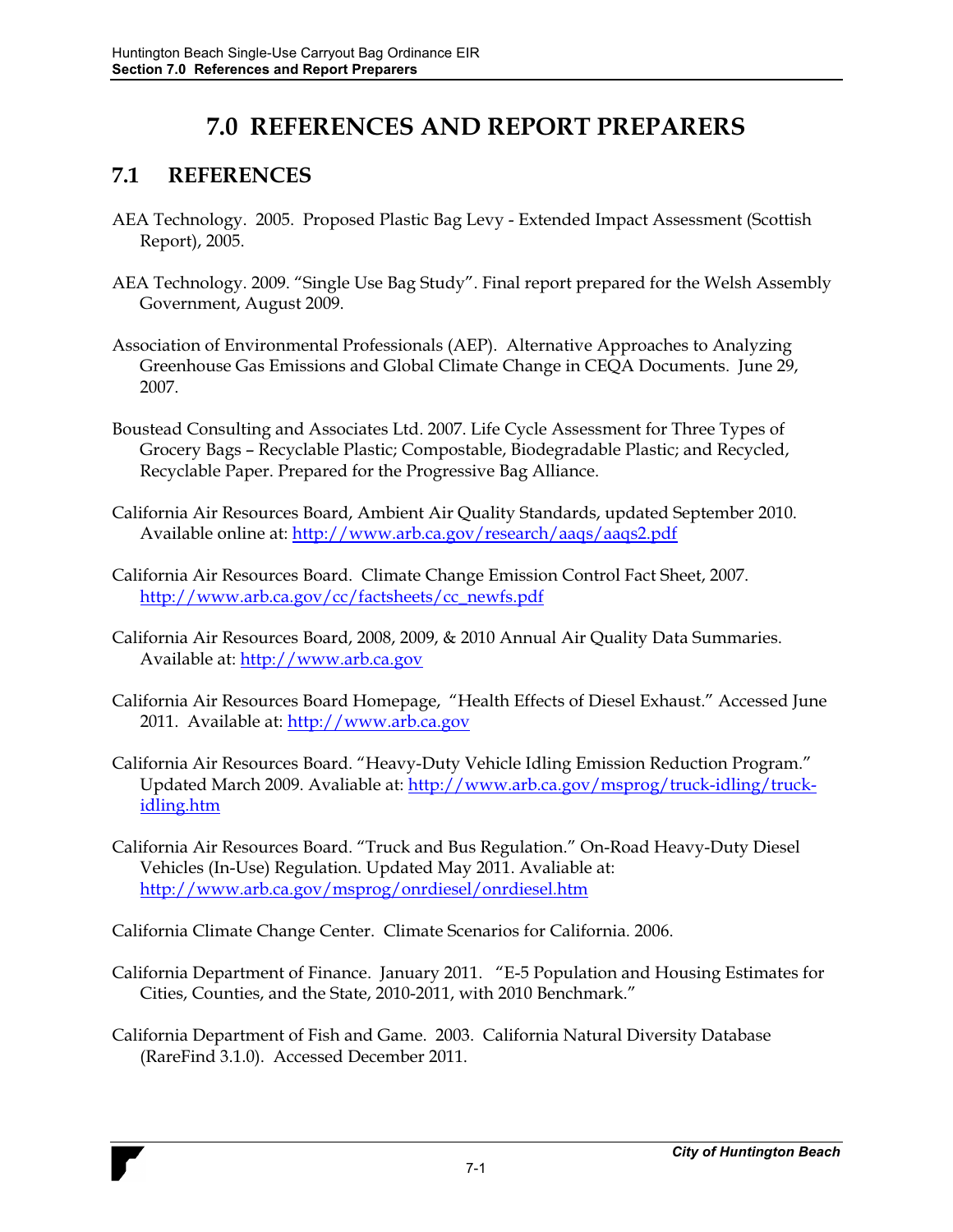- California Department of Fish and Game. 2011a. *Special Animals*. 55 pgs. Biogeographic Data Branch, California Natural Diversity Database. January 2011.
- California Department of Fish and Game. 2011b. *Special Vascular Plants, Bryophytes, and Lichens List*. 78 pgs. Biogeographic Data Branch, California Natural Diversity Database. October 2011.
- California Department of Water Resources. Progress on Incorporating Climate Change into Management of California's Water Resources. July 2006
- California Energy Commission, February 2006. Scenarios of Climate Change in California: An Overview. CEC-500-2005-186-SF
- California Energy Commission. Inventory of California Greenhouse Gas Emissions and Sinks: 1990-2004. Staff Final Report. CEC-600-2006-013-SF. December 2006
- California Energy Commission. Inventory Draft 2009 Biennial Report to the Governor and Legislature. Staff Draft Report. March 2009.
- California Environmental Protection Agency, March 2006. Climate Action Team Report to Governor Schwarzenegger and the Legislature. http://www.climatechange.ca.gov/climate\_action\_team/reports/2006-04- 03\_FINAL\_CAT\_REPORT\_EXECSUMMARY.PDF
- California Integrated Waste Management Board (CIWMB). 2009. California 2008 Statewide Waste Characterization Study. Prepared by Cascadia Consulting Group. August 2009.
- California Integrated Waste Management Board (CIWMB). 2007. Resolution, Agenda Item 14, June 12, 2007 Board Meeting.
- California Integrated Waste Management Board (CIWMB). 2010. Huntington Beach Waste Stream Profile, 2010.
- California Natural Resources Agency. 2007. CEQA Guidelines. http://ceres.ca.gov/ceqa/guidelines/
- California Water Resources Control Board. 2010. Preproduction Plastic Debris Program website. Available at: http://www.waterboards.ca.gov/water\_issues/programs/stormwater/plasticdebris.shtml
- Californians Against Waste. "Plastic Bags: Local Ordinances." Accessed July 15, 2011. http://www.cawrecycles.org/issues/plastic\_campaign/plastic\_bags/local
- Cayan, D., A.L. Luers, M. Hanemann, G. Granco, and B. Croes. Scenarios of Climate Change in California: An Overview. California Climate Change Center, State of California. White Paper, CEC-500-2005-203-SF. March 2006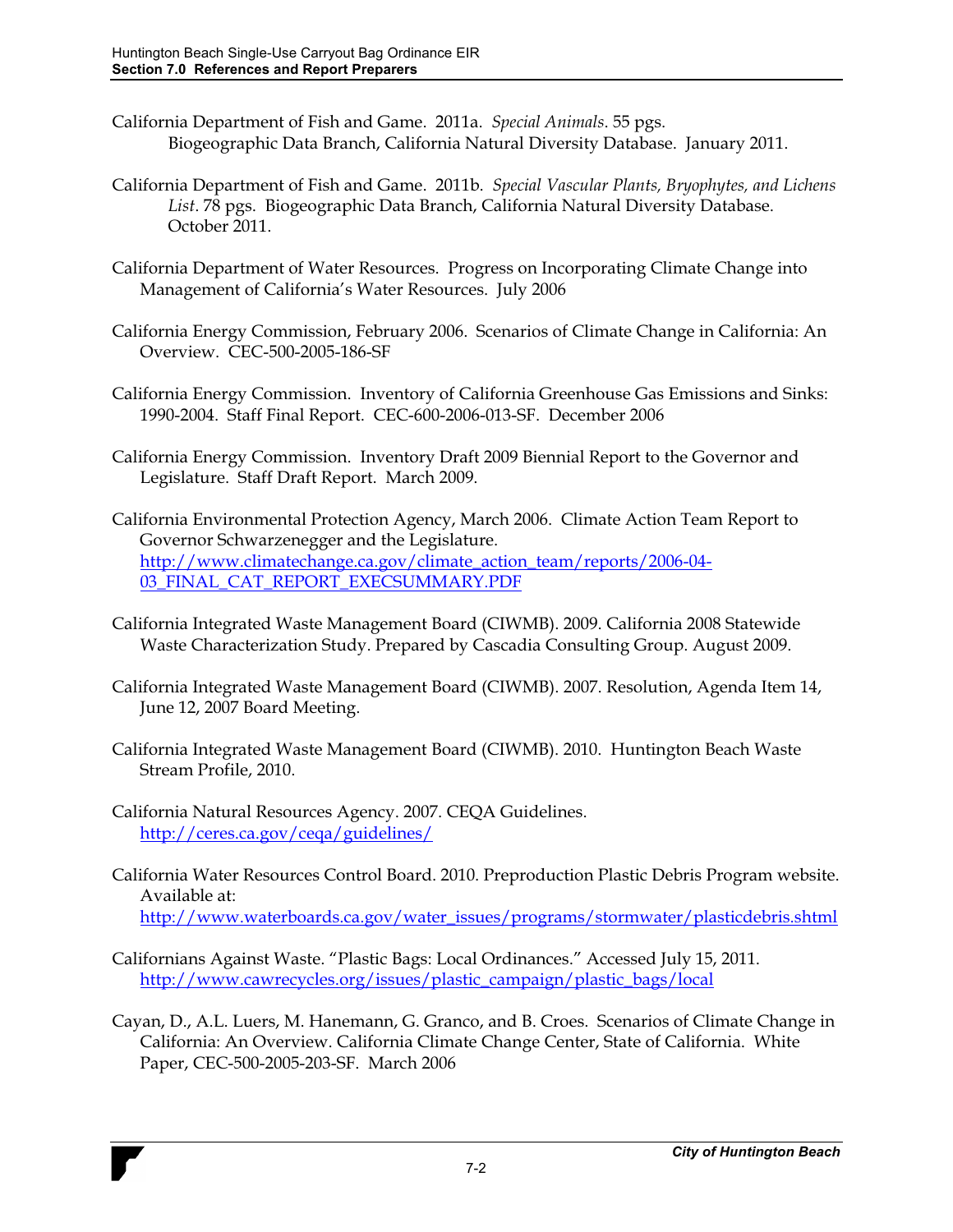- Cayan, D., E. Maurer, M. Dettinger, M. Tyree, K. Hayhoe, C. Bonfils, P. Duffy, and B. Santer. Climate Scenarios for California: Climate Action Team Reports to the Governor and Legislature. 2006.
- City of Huntington Beach General Plan, Natural Resources/Conservation Element (1996). Available at: http://huntingtonbeachca.gov/files/users/planning/environmental\_resources\_conservati on\_element.pdf
- City of Pasadena. 2008. Plastic Bag Reduction Program Research. Presented to Environmental Advisory Commission.
- City of Santa Monica. January 2011. "Santa Monica Single-use Carryout Bag Ordinance." Final Environmental Impact Report. October 2010.
- City of Sunnyvale. December 2011. "Sunnyvale Single-Use Carryout Bag Ordinance". Final Environmental Impact Report. November 2011.
- County of Santa Clara. October 2010. Initial Study for Single-use Carryout Bag.
- County of Los Angeles. 2010. Final Environmental Impact Report.
- Derraik, J.B., and M.R. Gregory. 2009. Environmental implications of plastic debris in marine settings- entanglement, ingestion, smotherings, hangers-on, hitchhiking, and alien invasions. Phil. Trans. R. Soc. B. 364.
- Ecobilan. 2004. Environmental impact assessment of Carrefour bags. Report prepared for Carrefour by Ecobilan, February 2004.
- Environmental Paper Network. 2007. ´The State of the Paper Industry: Monitoring the Indicators of Environmental Performance."
- ExcelPlas Australia. 2004. "The Impacts of Degradable Plastic Bags in Australia." Centre for Design at RMIT, and NOLAN-ITU.
- Fund for Research into Industrial Development, Growth and Equity (FRIDGE). 2002. "Socio-Economic Impact of the Proposed Plastic Bag Regulations."
- Green Cities California. Master Environmental Assessment on Single-use and Reusable Bags. Prepared by ICF International, March 2010.
- Herrera et al. 2008. "Alternatives to Disposable Shopping Bags and Food Service Items. Volume I and II. Prepared for Seattle Public Utilities. January 2008.
- Hyder Consulting. 2007. Comparison of existing life cycle analyses of plastic bag alternatives.
- James and Grant. 2005. "Lifecycle Assessment of Compostable Plastic Bags." Centre for Design, Melbourne Institute of Technology.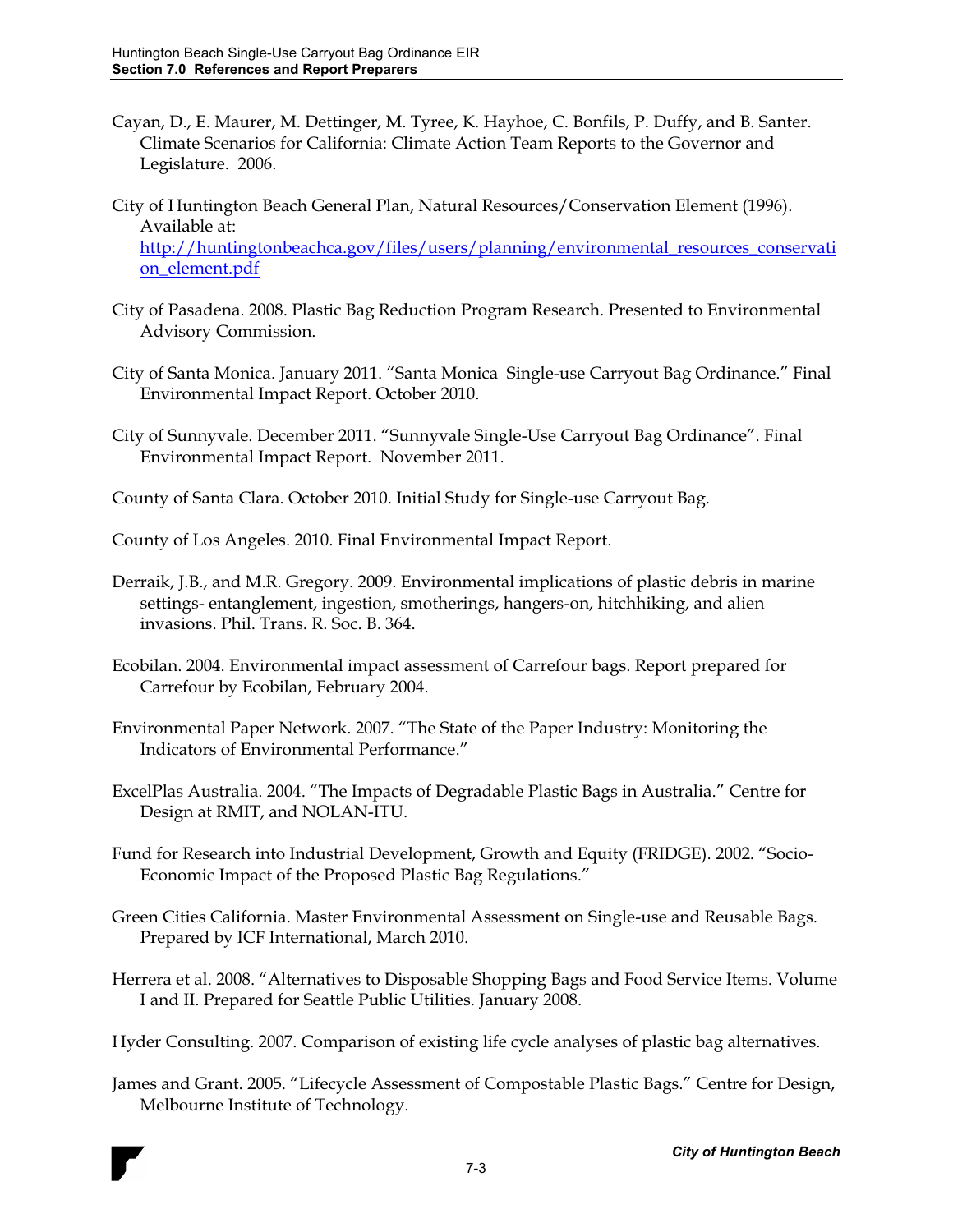- Joseph, Stephen L., Letter to the City of Santa Monica: "RE: Santa Monica single-use carryout bag ordinance: comments on and objections to Draft Environmental Impact Report". July 22, 2010.
- Kiparsky, Michael and Peter H. Gleick, 2003. Climate Change and California Water Resources: A Survey and Summary of the Literature. California Energy Commission Report 500-04-073
- Laist, D.W. 1997. Impacts of marine debris: entanglement of marine life in marine debris including a comprehensive list of species with entanglement and ingestion records. In Marine Debris :sources, impacts and solutions (eds J.M. Coe & B.D. Rogers), pp.99-141. Berlin, Germany: Springer.
- Moore, C.J., Lattin, G.L., Zellers, A.F. 2005a. "A Brief Analysis of Organic Pollutants Sorbed to Pre and Post-production Plastic Particles from the Los Angeles and San Gabriel River Watersheds." Agalita Marine Research Foundation, Long Beach, CA.
- Mato Y., Isobe T., Takada H., et al. 2001. "Plastic resin pellets as a transport medium of toxic chemicals in the marine environment." Environmental Science & Technology. Volume 35.
- McMillan, Ian. South Coast Air Quality Management District Program Supervisor CEQA Intergovernmental Review. Personal communication conducted on December 29, 2011.
- Ocean Conservancy. "Trash Travels: 2010 Report" International Coastal Cleanup Day. April 2010.
- Orange County Water District. (2008). *Santa Ana River Watershed.* Available at: http://www.ocwd.com/Santa-Ana-Watershed/ca-29.aspx
- Parmesan, C. 2004. Ecological and Evolutionary Responses to Recent Climate Change.
- Parmesan C, Galbraith H. 2004. Observed Ecological Impacts of Climate Change in North America. Arlington, VA: Pew Cent. Glob. Clim. Change
- The Royal Society. "Ocean acidification due to increasing atmospheric carbon dioxide." June 30th 2005.
- United Nations Framework Convention on Climate Change (UNFCCC). 2007. Available at: www.unfccc.int.

URBEMIS Model, Version 9.2.4. 2007.

- Intergovernmental Panel on Climate Change (IPCC). 2007. "IPCC Fourth Assessment Report: Climate Change 2007 (AR4)." Available at: http://www.ipcc.ch/publications\_and\_data/publications\_and\_data\_reports.shtml
- U.S. Environmental Protection Agency (USEPA). Climate Change Technology Program (CCTP). December 2007. http://www.epa.gov/climatechange/policy/cctp.html